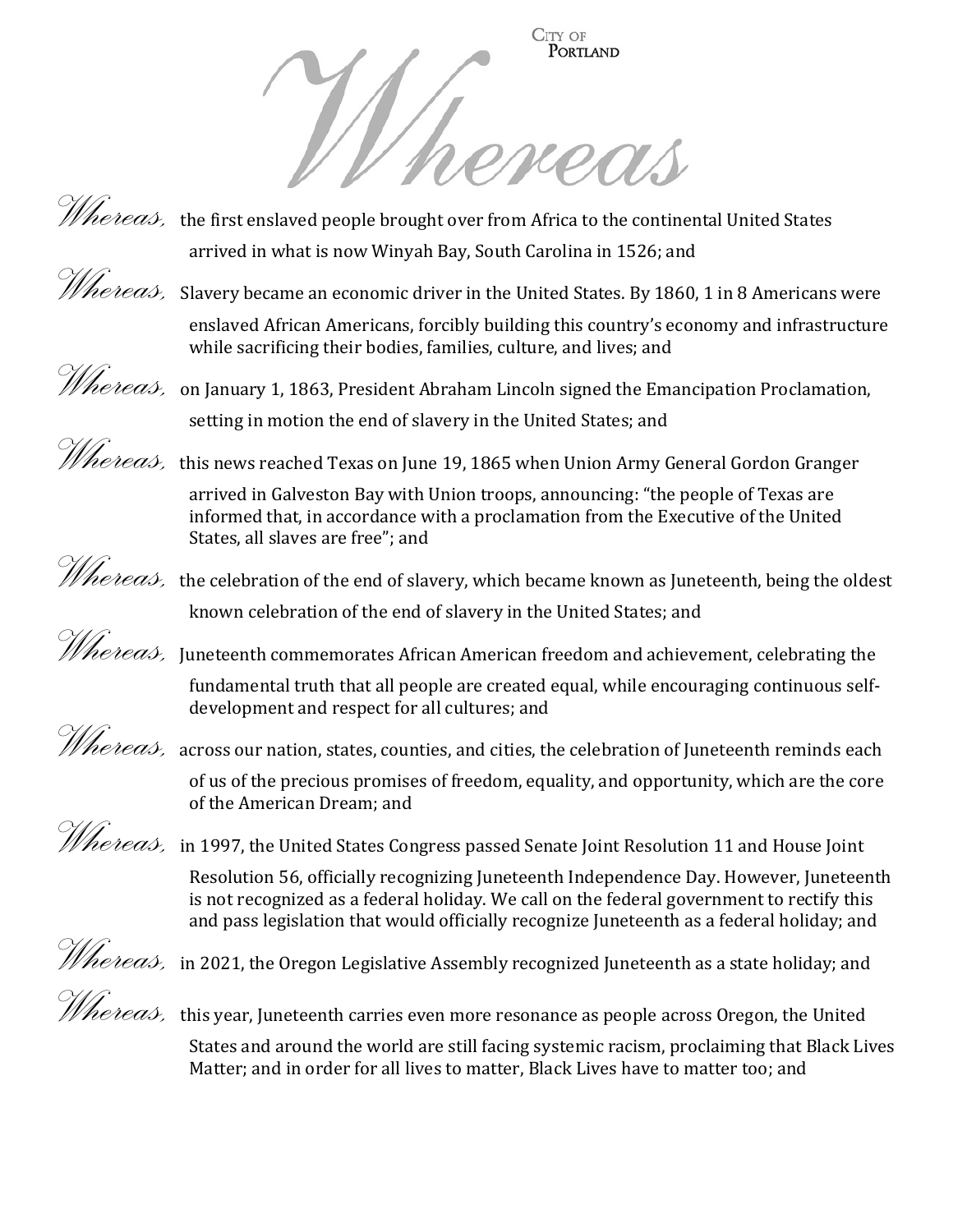

*Whereas*, recognizing the social, economic, and racial disparities still in place more than 150 years after the end of slavery, we call on the federal government to pass reparations legislation.

Now, therefore, I, Ted Wheeler, Mayor of the City of Portland, Oregon, the "City of Roses," do hereby proclaim June 19, 2021 to be

Juneteenth

In Portland and encourage all residents to observe this day.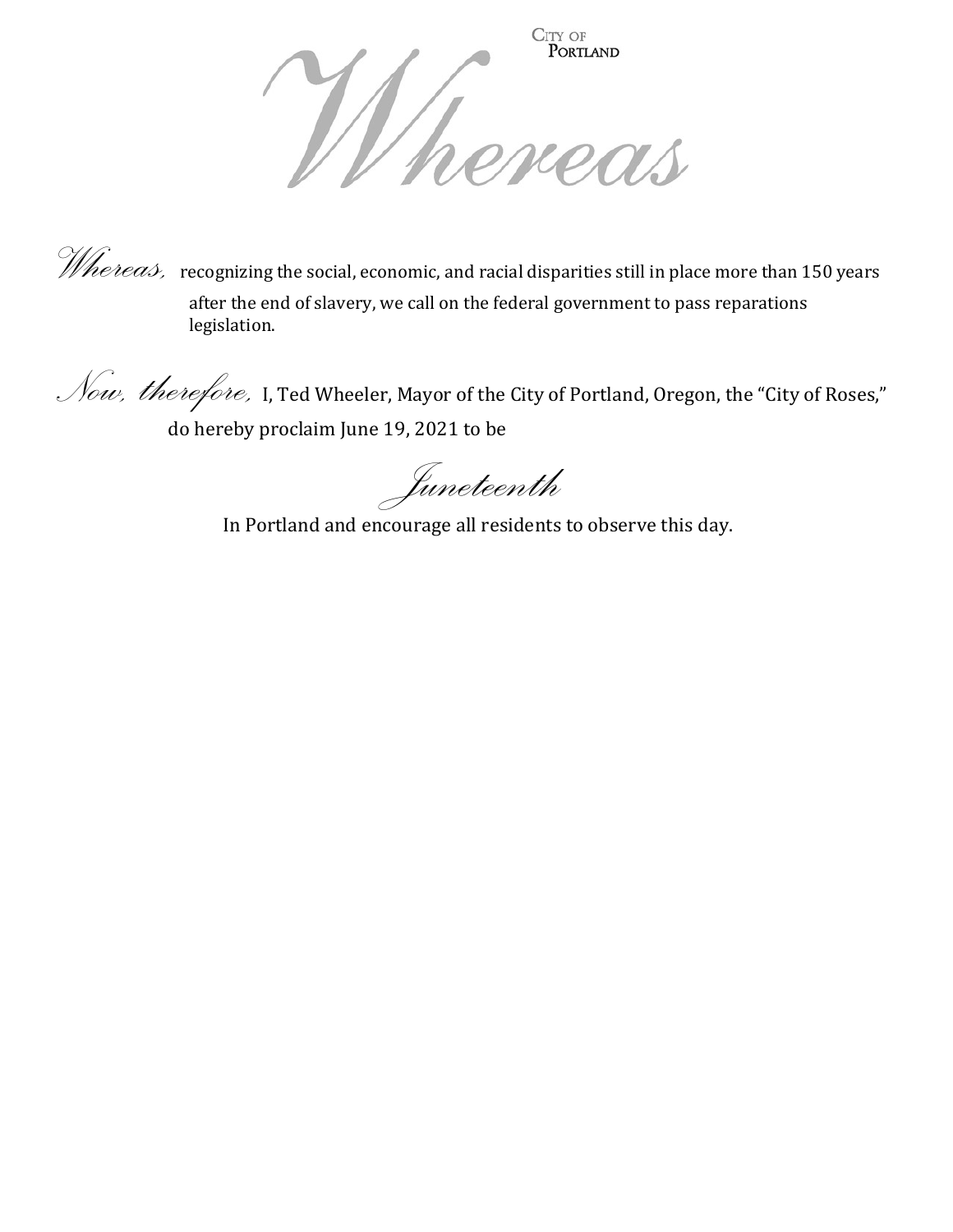

Home / City Council / Documents

# Proclaim June 19, 2021 to be Juneteenth

#### Proclamation

Whereas, the first enslaved people brought over from Africa to the continental United States arrived in what is now Winyah Bay, South Carolina in 1526; and

Whereas, Slavery became an economic driver in the United States. By 1860, 1 in 8 Americans were enslaved African Americans, forcibly building this country's economy and infrastructure while sacrificing their bodies, families, culture, and lives; and

Whereas, on January 1, 1863, President Abraham Lincoln signed the Emancipation Proclamation, setting in motion the end of slavery in the United States: and

Whereas, this news reached Texas on June 19, 1865 when Union Army General Gordon Granger arrived in Galveston Bay with Union troops, announcing: "the people of Texas are informed that, in accordance with a proclamation from the Executive of the United States, all slaves are free"; and

Whereas, the celebration of the end of slavery, which became known as Juneteenth, being the oldest known celebration of the end of slavery in the United States; and

Whereas, Juneteenth commemorates African American freedom and achievement, celebrating the fundamental truth that all people are created equal, while encouraging continuous self-development and respect for all cultures; and

Whereas, across our nation, states, counties, and cities, the celebration of Juneteenth reminds each of us of the precious promises of freedom, equality, and opportunity, which are the core of the American Dream; and

Whereas, in 1997, the United States Congress passed Senate Joint Resolution 11 and House Joint Resolution 56, officially recognizing Juneteenth Independence Day. However, Juneteenth is not recognized as a federal holiday. We call on the federal government to rectify this and pass legislation that would officially recognize Juneteenth as a federal holiday; and

Whereas, in 2021, the Oregon Legislative Assembly recognized Juneteenth as a state holiday; and

#### Introduced by

**Mayor Ted Wheeler** 

Prepared by Ocean Eale

**Date Prepared** June 4, 2021

#### **Requested Council Date**

June 16, 2021 12:00 pm

**Requested Agenda Type** Regular

**Time Requested** 

30 minutes